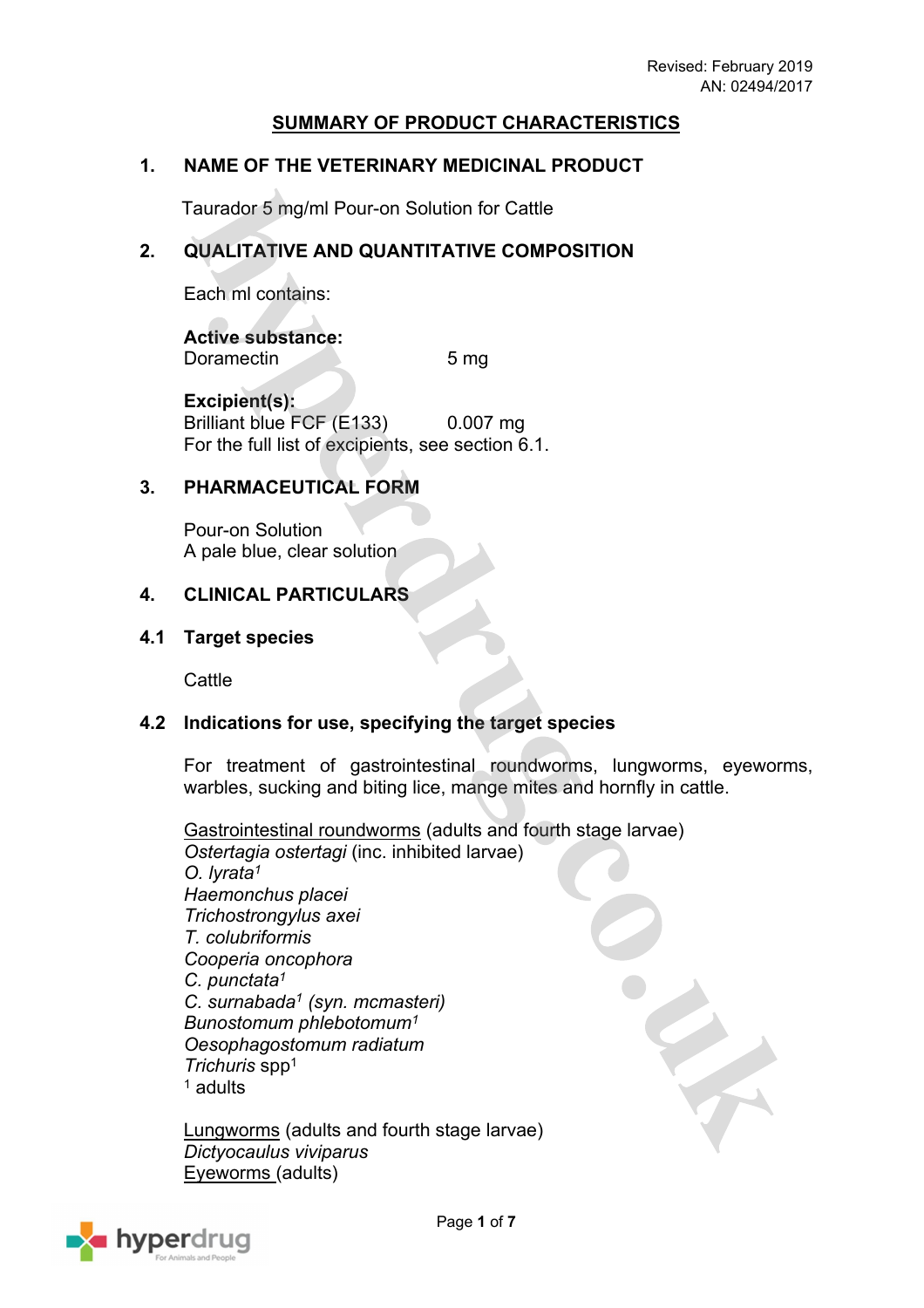*Thelazia* spp Warbles (parasitic stages) *Hypoderma bovis, H. lineatum* Biting lice *Damalinia (Bovicola) bovis* Sucking lice *Haematopinus eurystemus, Linognathus vituli, Solenopotes capillatus* Mange mites *Psoroptes bovis, Sarcoptes scabiei, Chorioptes bovis* Horn fly *Haematobia irritans*

Duration of activity

The veterinary product protects cattle against infection or re-infection with the following parasites for the periods indicated.

N X

| <b>Species</b>             | Days |
|----------------------------|------|
| Ostertagia ostertagi       | 35   |
| Cooperia oncophora         | 28   |
| Dictyocaulus viviparus     | 42   |
| Linognathis vituli         | 49   |
| Oesophagostomum radiatum   | 21   |
| Damalinia (Bovicola) bovis | 42   |
| Trichostrongylus axei      | 28   |
| Solenopotes capillatus     | 35   |

The veterinary product also controls horn flies (*Haematobia irritans*) for at least 42 days after treatment.

### **4.3 Contraindications**

The product has been formulated for topical application specifically for cattle. It should not be administered to other species as severe adverse reactions, including fatalities, may occur. See section 4.5 i.

Do not use in cases of hypersensitivity to the active substance or to any of the excipients.

### **4.4 Special warnings for each target species**

For external use only.

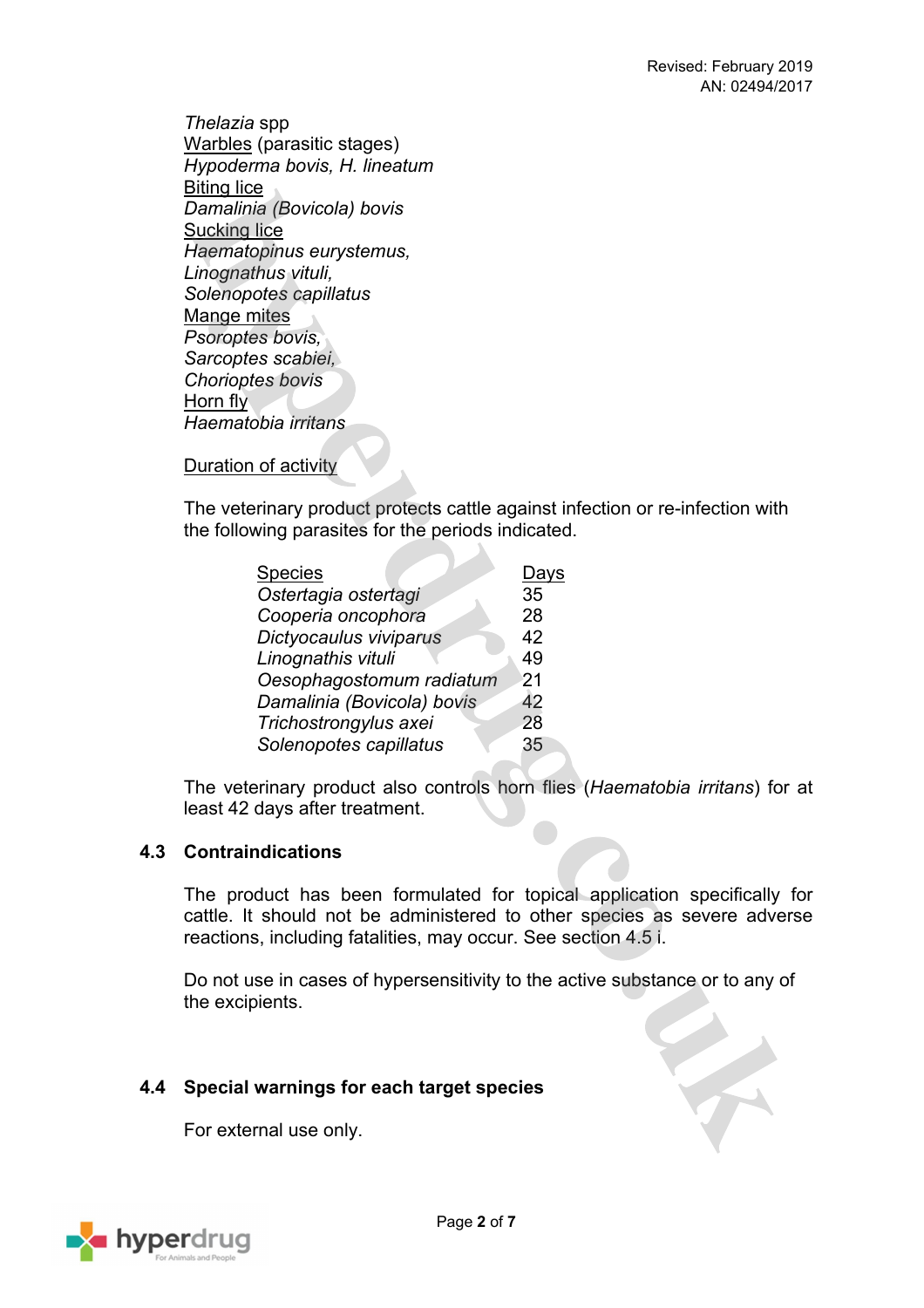Care should be taken to avoid the following practices because they increase the risk of development of resistance and could ultimately result in ineffective therapy:

- too frequent and repeated use of anthelmintics from the same class, over an extended period of time.

- under dosing, which may be due to underestimation of bodyweight, misadministration of the product, or lack of calibration of a dosing device (if any).

Resistance to doramectin and other avermectins has been reported in gastro-intestinal nematodes, especially *Cooperia oncophera* and *Ostertagia ostertagi*, in cattle. Therefore, the use of this product should be based on local (regional, farm) epidemiological information about susceptibility of the target nematodes and recommendations on how to limit further selection for resistance to anthelmintics.

Suspected clinical cases of resistance to anthelmintics should be further investigated using appropriate tests (e.g. faecal egg count reduction test). Where the results of the test(s) strongly suggest resistance to a particular anthelmintic, an anthelmintic belonging to a different pharmacological class and having a different mode of action should be used.

Do not apply to areas of skin that are contaminated with mud or manure.

Therapeutic efficacy for internal and external parasites is not affected by heavy rainfall (2 cm in 1 hour) either before (20 minutes) or after (20 and 40 minutes) treatment. The influence of extreme weather conditions on efficacy is unknown.

### **4.5 Special precautions for use**

### **i. Special precautions for use in animals.**

Avermectins may not be well tolerated in all non-target species. Cases of intolerance with fatal outcome have been reported in dogs, especially Collies, old English Sheepdogs and related breeds or crosses, and also in chelonia (turtles andtortoises). Care should be taken to avoid ingestion of spilled product or access to containers by these other species.

To avoid secondary reactions due to death of *Hypoderma* larvae in the oesophagus or the spine, it is recommended to administer the veterinary product at the end of the period of warble fly activity and before the larvae reach their resting sites. Consult your veterinary surgeon on the correct timing of treatment.

#### **ii. Special precautions to be taken by the person administering the veterinary medicinal product to animals.**

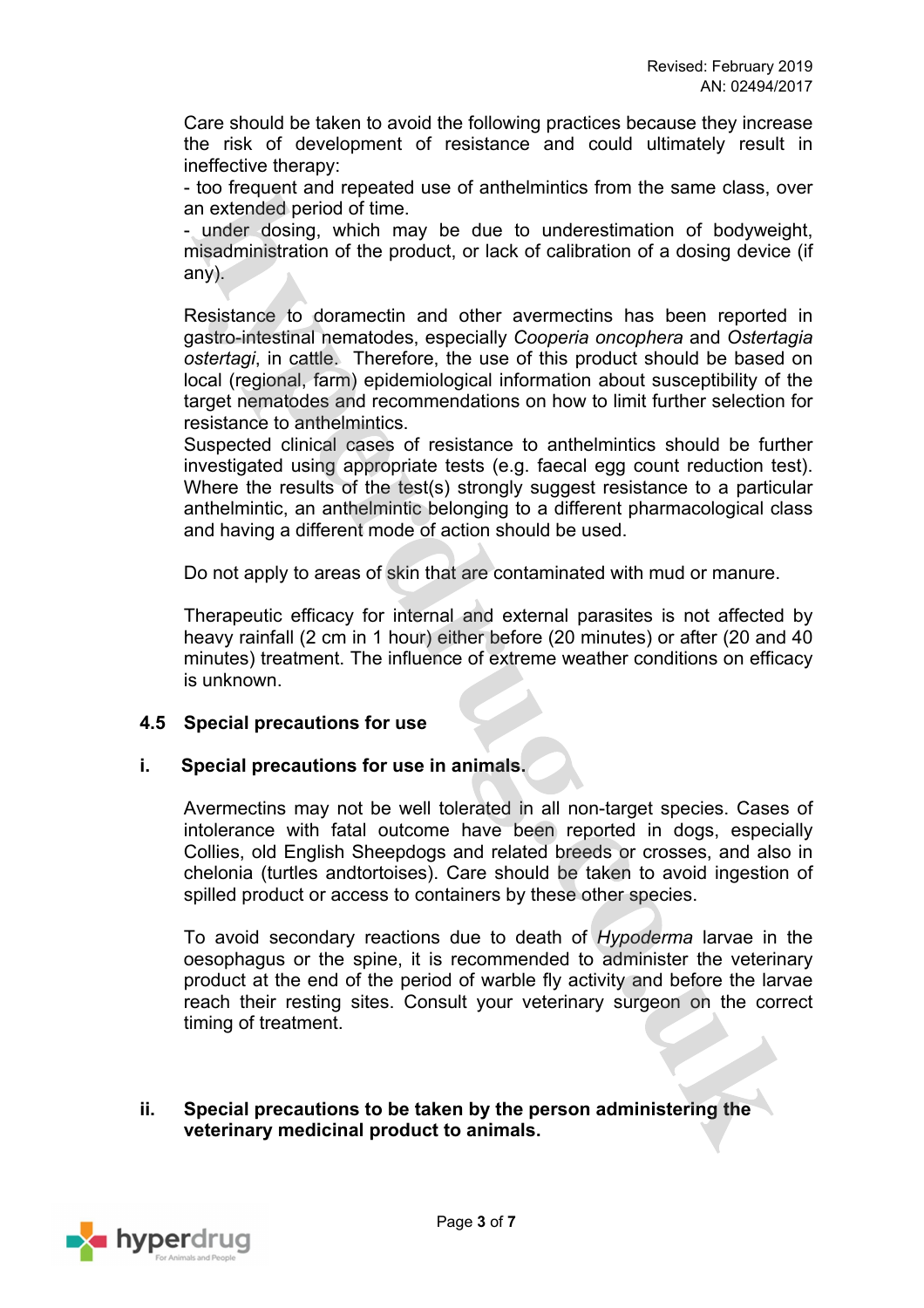Persons with known hypersensitivity to the active substance should avoid contact with the product. Do not smoke or eat while handling the product. Wash hands after use. The veterinary product may be irritating to human skin and eyes and users should be careful not to apply it to themselves or to other persons. Operators should wear rubber gloves and boots with a waterproof coat when applying the product. Protective clothing should be washed after use. If accidental skin contact occurs, wash the affected area immediately with soap and water. If accidental eye exposure occurs, flush the eyes immediately with water and get medical attention. Use only in well ventilated areas or outdoors.

Highly Flammable - Keep away from heat, sparks, open flame or other sources of ignition.

#### **iii. Other precautions**

Doramectin is very toxic to dung fauna and aquatic organisms and may accumulate in sediments.

The risk to aquatic ecosystems and dung fauna can be reduced by avoiding too frequent and repeated use of doramectin (and products of the same anthelmintic class) in cattle and sheep.

The risk to aquatic ecosystems will be further reduced by keeping treated cattle away from water bodies for two to five weeks after treatment

#### **4.6 Adverse reactions (frequency and seriousness)**

In rare cases (more than 1 but less than 10 animals in 10,000 animals treated) small skin lesions may occur at the administration site.

### **4.7 Use during pregnancy, lactation or lay**

Do not use in non-lactating dairy cows, including pregnant heifers, within 60 days prior to calving.

#### **4.8 Interaction with other medicinal products and other forms of interaction**

None known.

#### **4.9 Amounts to be administered and administration route**

For topical use: pour-on application A single treatment of 500 µg of doramectin/kg bodyweight equivalent to 1 ml of product per 10 kg bodyweight, applied topically along the mid-line of the back in a narrow strip between the withers and tailhead.

To ensure administration of a correct dose, bodyweight should be determined as accurately as possible; accuracy of the dosing device should be checked.

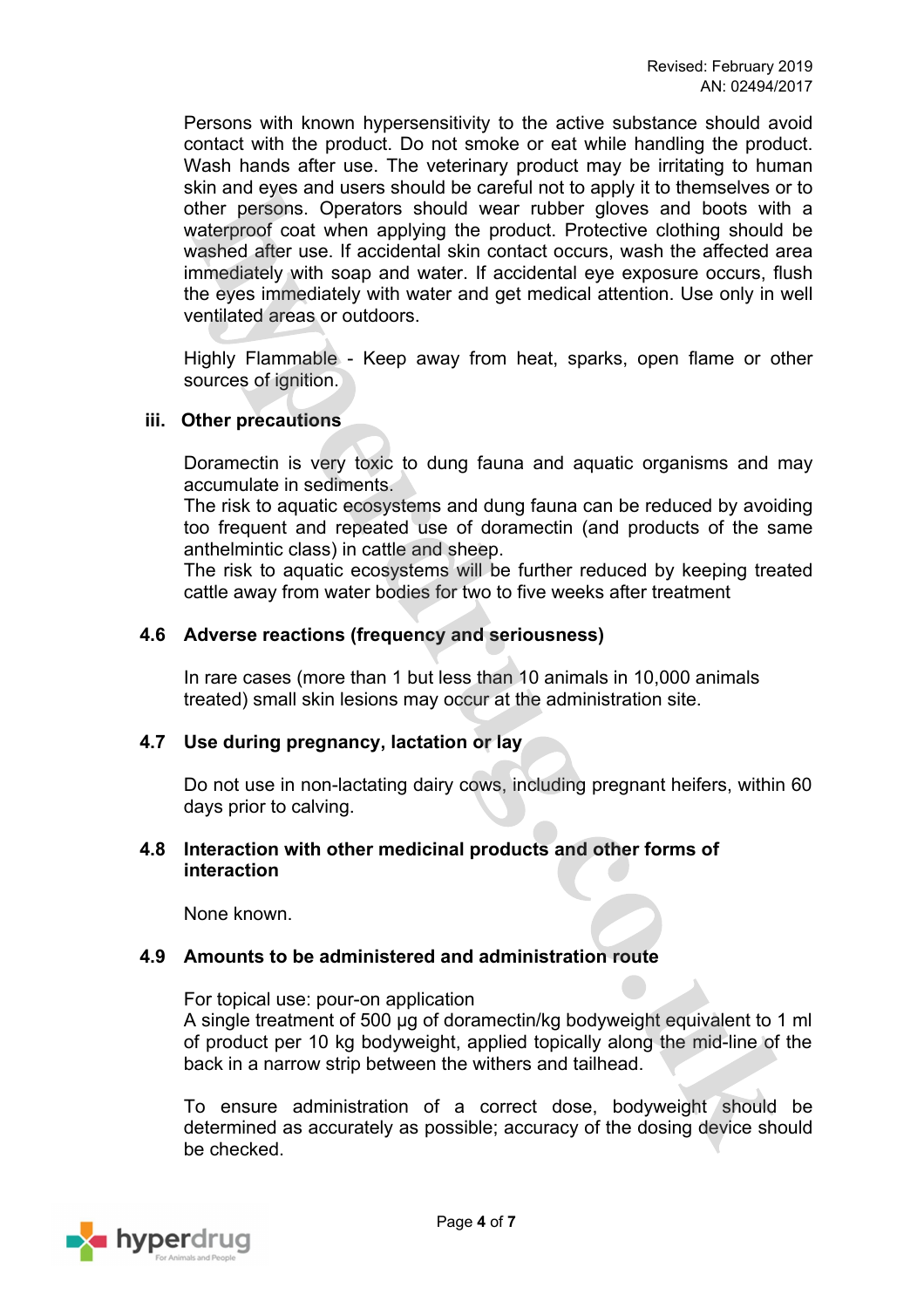If animals are to be treated collectively rather than individually, they should be grouped according to their bodyweight and dosed accordingly, in order to avoid under- and over- dosing.

### **4.10 Overdose (symptoms, emergency procedures, antidotes), if necessary**

Overdoses up to 5 times the label recommended dose resulted in no clinical signs that could be attributed to treatment with doramectin.

### **4.11 Withdrawal period(s)**

Meat and offal: 35 days.

Not permitted for use in lactating animals producing milk for human consumption. Do not use in pregnant cows or heifers, which are intended to produce milk for human consumption, within 2 months (60 days) of expected parturition.

## **5. PHARMACOLOGICAL PROPERTIES**

Pharmacotherapeutic group: Antiparasitic Products Insecticides and Repellents/Endectocides ATCvet Code: QP 54AA03

### **5.1 Pharmacodynamic properties**

Doramectin is a fermentation-derived antiparasitic agent, which belongs to the avermectin class, and is closely related structurally to ivermectin. Both compounds share a wide spectrum of antiparasitic activity and produce a similar paralysis in nematodes and parasitic arthropods. Whilst it is not possible to assign a single mode of action to the avermectins, it is likely that the entire series share a common mechanism. In parasitic organisms the effect is mediated through a specific avermectin-binding site. The physiological response to avermectin binding is an increase in membrane permeability to chloride ions. In invertebrate nervous tissue an influx of chloride ions into the excitatory motor neurone in nematodes or muscle cell of arthropods results in hyperpolarisation and the elimination of signal transmission with resulting paralysis.

### **5.2 Pharmacokinetic particulars**

Maximum plasma concentration of doramectin occurs in cattle approximately 9 days after topical administration of the veterinary product. An (apparent) elimination half-life of around 10 days results in sustained doramectin concentrations, which protect animals from parasitic infection and re-infection for extended periods following treatment.

### **5.3 Environmental properties**

Doramectin is very toxic to aquatic organisms.

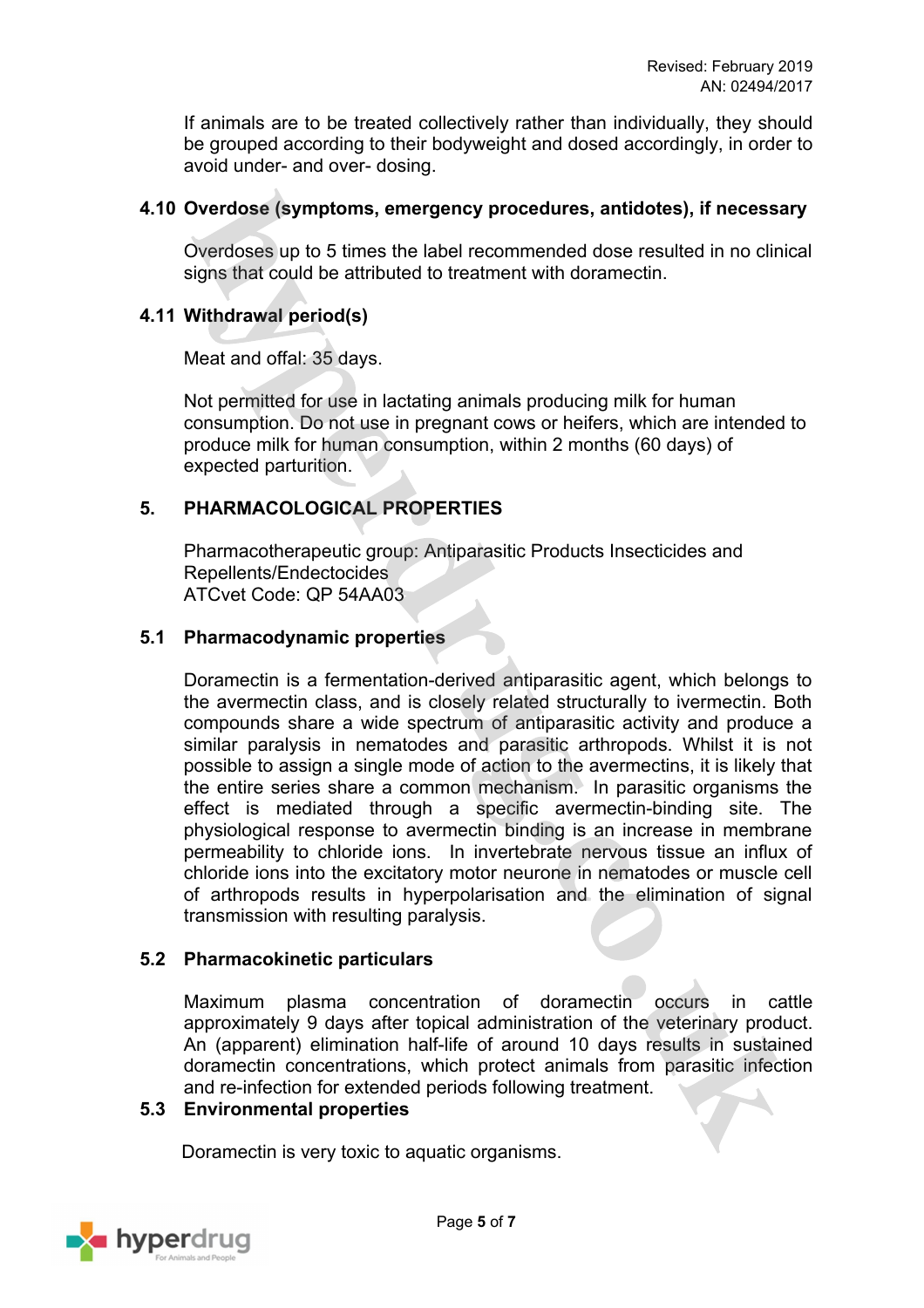Like other macrocyclic lactones, doramectin has the potential to adversely affect non-target organisms. Following treatment, excretion of potentially toxic levels of doramectin may take place over a period of several weeks. Faeces containing doramectin excreted onto pasture by treated animals may reduce the abundance of dung feeding organisms, which may impact on the dung degradation.

Doramectin is very toxic to aquatic organisms and may accumulate in sediments.

## **6. PHARMACEUTICAL PARTICULARS**

### **6.1 List of excipients**

Brilliant blue FCF (E133) Cetearyl Octanoate Isopropyl alcohol Purified Water **Trolamine** 

### **6.2 Major Incompatibilities**

None known.

### **6.3 Shelf life**

Shelf life of the veterinary medicinal product as packaged for sale: 3 years. Shelf life after first opening the immediate packaging: 3 months.

### **6.4 Special precautions for storage**

Protect from light. Do not refrigerate. Store in tightly closed original container.

### **6.5 Nature and composition of immediate packaging**

The veterinary product will be supplied in:

- 250mL and 1L standard high density polyethylene bottles with 28mm polypropylene/high density polyethylene caps.
- 1L, 2.5L and 5L white flat bottomed heavy duty high density polyethylene back-packs with 38mm white polypropylene easy peel caps.
- 10L and 20L white high density polyethylene Jerry cans with high density polyethylene caps.

Not all pack sizes may be marketed.